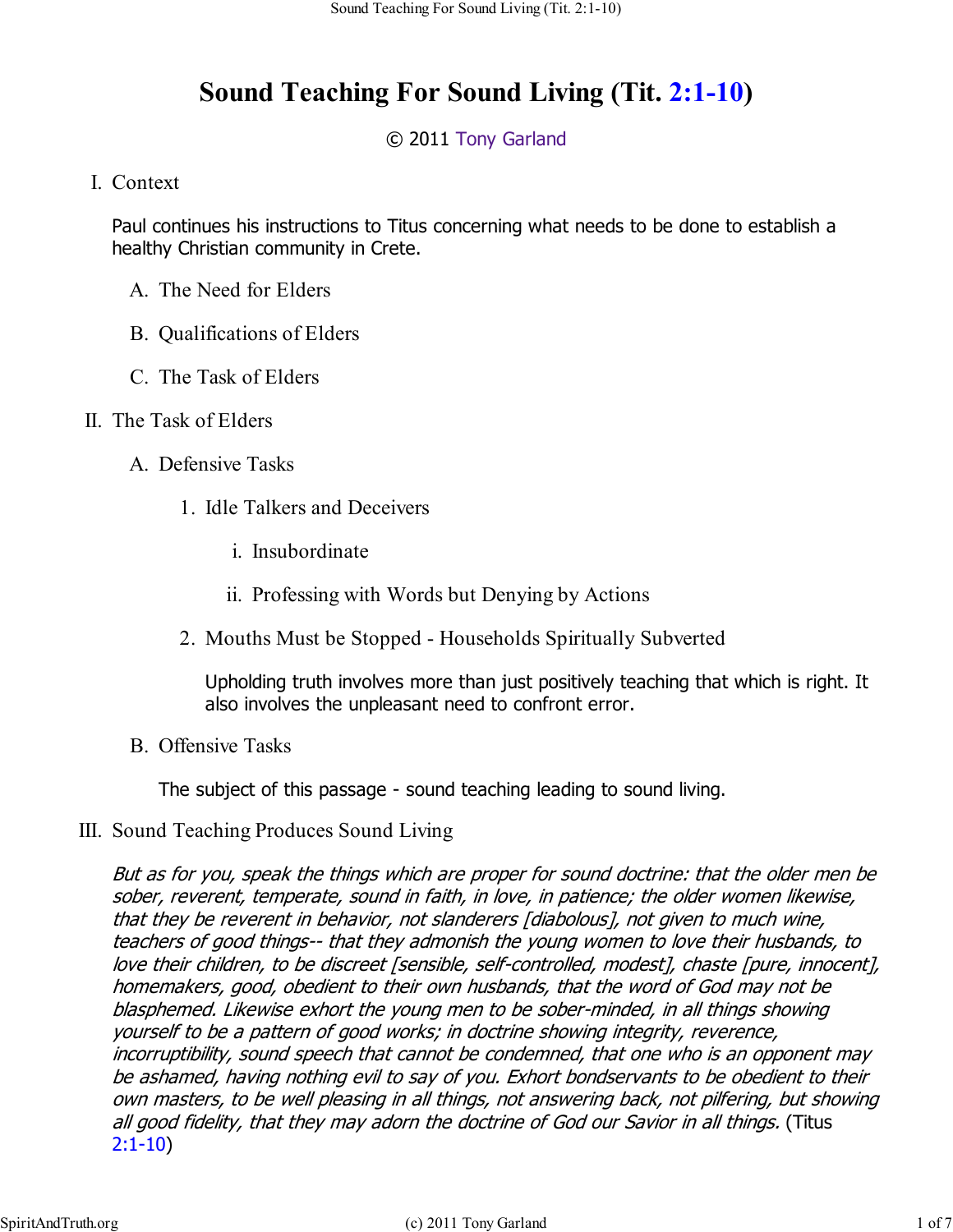A. Teach First, Apply Second - The New Testament Pattern

As for you, speak the things which are proper for sound doctrine that...

Sound = "healthy, well-grounded, correct" Doctrine = "teaching" That = purpose clause, links what follows to the sound teaching.

Romans 1.

Chapters 1-11 are primarily doctrinal - teaching truths which are foundational to Christian living. Chapters 12-16 take the foundational truths and seek to apply them in the life of the believer.

i. The "Hinge" Passage - Romans 12:1-2

I beseech you therefore, brethren, by the mercies of God, that you present your bodies a living sacrifice, holy, acceptable to God, which is your reasonable service. And do not be conformed to this world, but be transformed by the renewing of your mind, that you may prove what is that good and acceptable and perfect will of God.

2. Ephesians

Chapters 1-3 focus on the glorious truths and inheritance of the believer. Chapters 4-6 focus on applying those truths in the life of the believer.

- i. The "Hinge" Passage Ephesians  $4:1-3$ , 17-23
	- Ephesians 4:1-3 a.

I, therefore, the prisoner of the Lord, beseech you to walk worthy of the calling with which you were called, with all lowliness and gentleness, with longsuffering, bearing with one another in love, endeavoring to keep the unity of the Spirit in the bond of peace.

Ephesians 4:17-23 b.

This I say, therefore, and testify in the Lord, that you should <u>no</u> longer walk as the rest of the Gentiles walk, in the futility of their mind, having their understanding darkened, being alienated from the life of God, because of the ignorance that is in them, because of the blindness of their heart; who, being past feeling, have given themselves over to lewdness, to work all uncleanness with greediness. But you have not so learned Christ, if indeed you have heard Him and have been taught by Him, as the truth is in Jesus: that you put off, concerning your former conduct, the old man which grows corrupt according to the deceitful lusts, and be renewed in the spirit of your mind,...

B. Danger of Application before Interpretation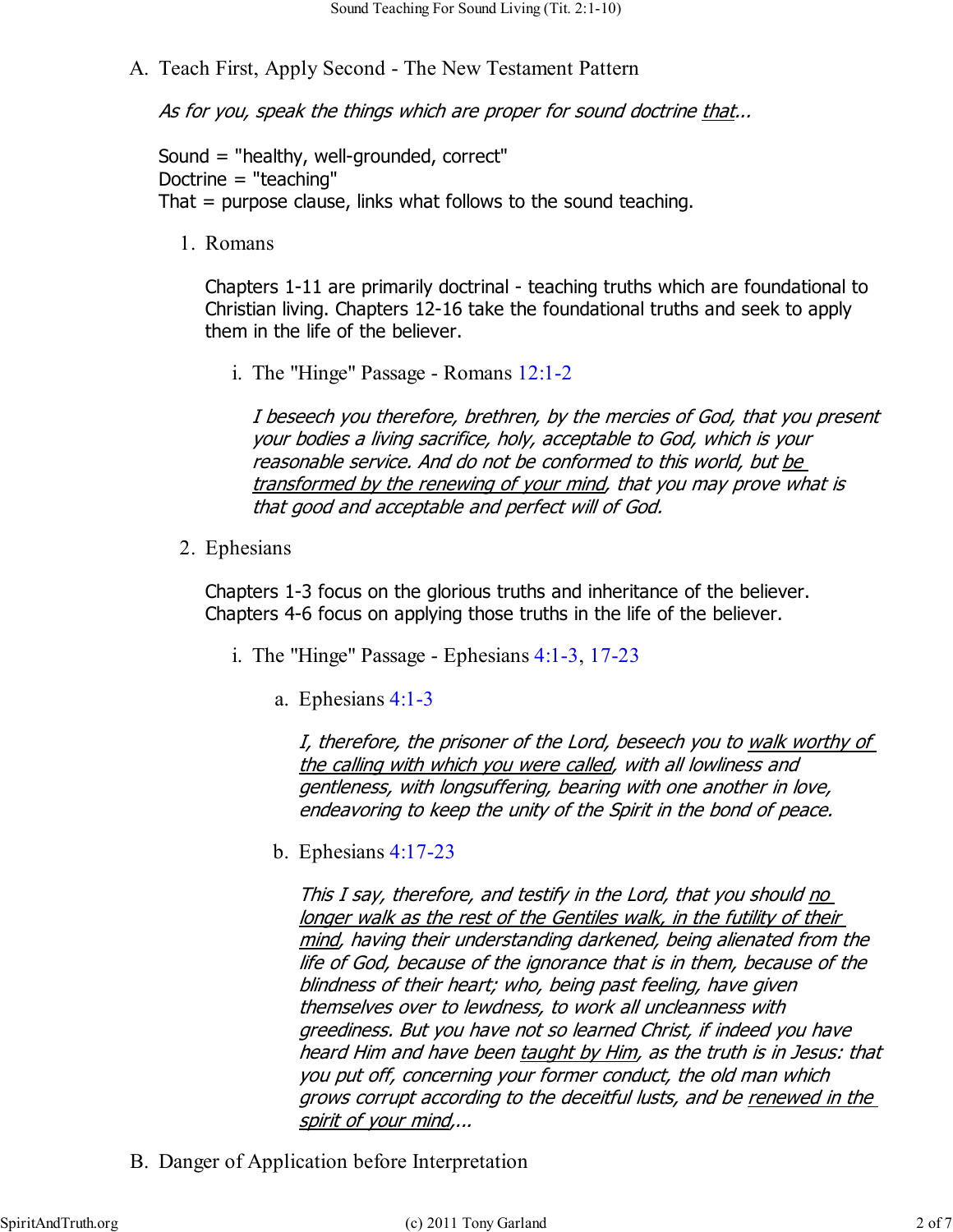How we live grow as Christians is through the renewing of our mind, primarily by digesting the truths of God found in Scripture. When we jump immediately to application and bypass interpretation and meditation then our application will sometimes be inaccurate and our growth will be limited. We will be professing Christians, but *living* out-of-step with the will of Christ and the teaching of the Bible.

- IV. Believers as a Living Testimony
	- A. Younger Women
		- Verse 4 1.

admonish the young women to love their husbands, to love their children, to be discreet, chaste, homemakers, good, obedient to their own husbands, that the word of God may not be blasphemed.

(This assumes that the husbands are not expecting obedience in following after or endorsing their own unbiblical behavior.)

- Younger Men B.
	- Verses 6-8 1.

Likewise . . . in all things showing yourself to be a pattern of good works . . . that cannot be condemned, that one who is an opponent may be ashamed having nothing evil to say of you.

- C. Bondservants
	- Verses 9-10 1.

... be obedient ... be well pleasing, not answering back, not pilfering, but showing all good fidelity, that they may adorn the doctrine of God our Savior in all things.

Adorn is a word based on the same Greek root from which we get the word cosmetics and which means "to put in order, arrange" or "to make beautiful and attractive." Paul wants the believers in Crete to live a way of life that recommends the doctrinal teachings--that does credit to the teachings and demonstrates that the teachings are beneficial to society because they are based on truth and a way of living which God has designed for man's benefit.

D. Focus on Godly Behavior

Just look at the characteristics which Paul maintains should be manifest in the life of a Christian!

Sobriety, reverence, temperance, soundness, faithfulness, love, patience, without slander, not given to much wine, teachers of good, lovers of family, discrete, chaste, makes and maintainers of the home, obedient, with integrity, incorruptibility, being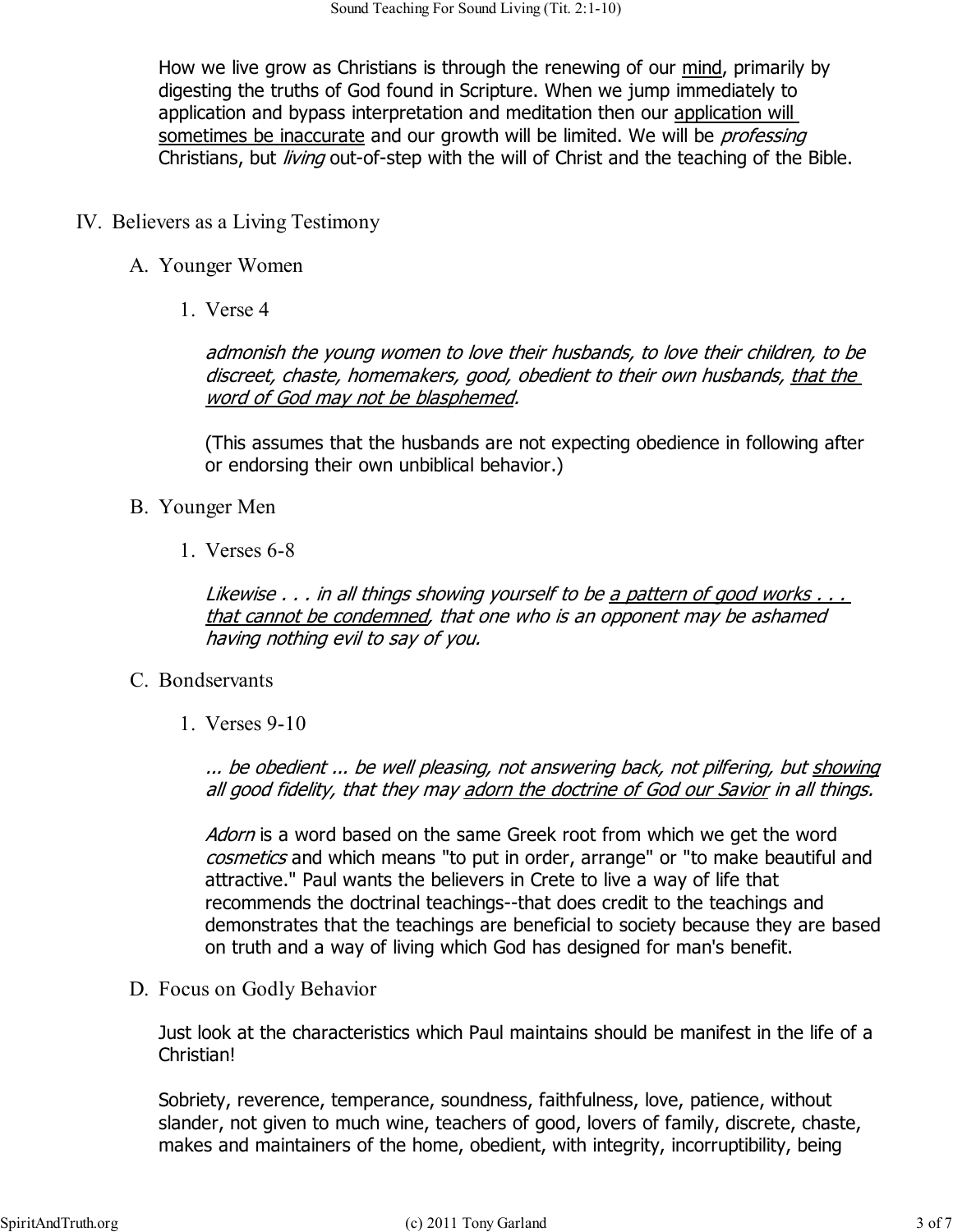beyond condemnation, pleasing, not answering back, not stealing.

Do these describe Christians in our culture today? They *should*! What would happen if they *did*!

Do you suppose this would have an evangelistic effect upon the culture?

This is why our primary focus *within* the weekly church meeting is to edify and equip believers who attend on a regular basis so that they can "do the work of the ministry" (Eph.  $4:12$ ). When we, as the body of Christ, are equipped doctrinally and serious about applying what we come to know, then we will be a true witness to Christ and the truth of God's Word which will not go unnoticed by those outside.

E. 2 Corinthians 3:2-3

You are our epistle written in our hearts, known and read by all men; clearly you are an epistle of Christ, ministered by us, written not with ink but by the Spirit of the living God, not on tablets of stone but on tablets of flesh, that is, of the heart.

This is an important form of real-world evangelism: how are professing Christians living where the rubber meets the road?! Is this not a serious issue in our own day when so many believers profess to be "Christians," but deny His teachings with the way they live?

F. Fellowship Spanning Age, Sex, and Social Standing

Paul's comments to Titus describe a fellowship containing a healthy mix of age, sex, and differing social background.

1. Older Benefit from Younger

Titus, who appears to be somewhat younger, is speaking God's truth to the older men and women.

Younger saints tend to have a spontaneity of thought and a readiness to question accepted practices which can be healthy for a fellowship. They keep the older saints on their toes and needing to have their sword sharpened in order to readily answer issues which they sometimes raise.

Younger Benefit from Older 2.

Older women are teaching and admonishing younger women.

Older saints have great experience and greater wisdom. Both from life experiences and often also from having walked with Christ many more years.

Here we see that the older men are to exercise, among other things, *patience*. No doubt, this is in required in some measure due to the brashness and self-assuredness of some of the younger folks who think they know more than they do!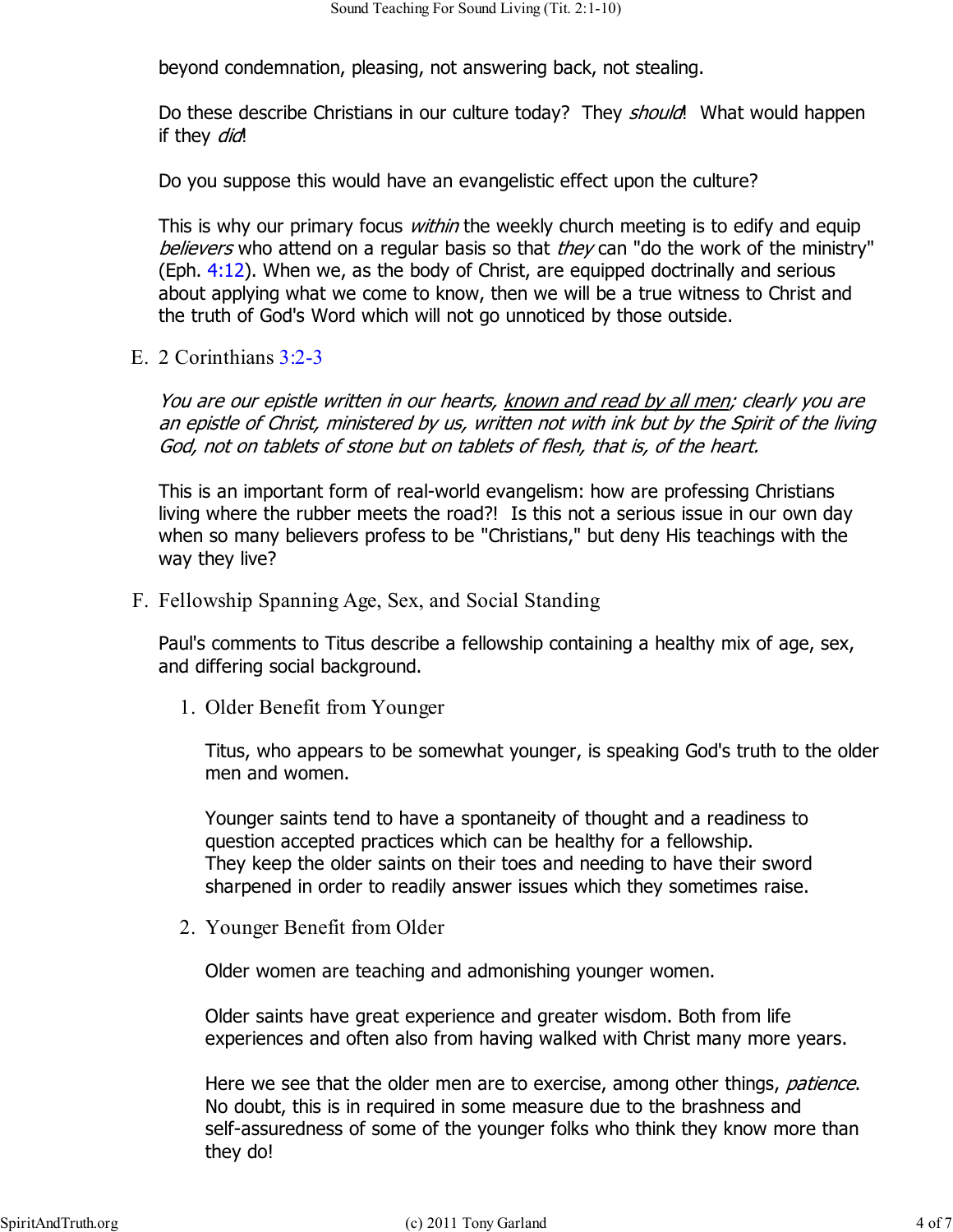We also see the older women admonishing [literally, to *train, teach advise*] the younger women concerning their important role in marriage and in the home. Here again, the older women have real-world experience concerning the challenges involved and how to best apply God's Word to the task.

Titus is to *exhort the young men*, especially that their way of living would witness to Christ.

3. Spanning Social Status

The fellowship includes both bondservants and free -- and may even had both a bondservant and his master in the same fellowship as equals in Christ.

Nowhere in the NT do we see the idea that differences in age, sex, or social standing within the congregation merit a plethora of ministries addressing the narrow 'felt needs' of each subgroup.

G. Benefits

There are considerable benefits when our ministry is mixed--spanning every possible dimension which secular society tends to cluster into isolated groups.

Witness to Work of The Spirit 1.

This in itself is a witness to the work of the Holy Spirit--when we spend significant time with others who we would normally not interact with much in the culture.

Antidote to Selfishness 2.

Our comfort zone and selfishness are challenged in a way which is spiritually healthy -- young people have to learn to appreciate things which minister to the oldest saints and vice versa.

Broader Exposure to Ideas and Personalities 3.

We benefit from a healthy cross-pollination as various age groups and interests interact.

Attending for Biblical Reasons 4.

It weeds out those who come to church for the wrong reason: who find it mainly to be a social club or interesting activity, but who are not seriously in the process of being drawn to Christ and "bearing with one another."

5. A Balanced Emphasis and Teaching

It safeguards the teaching of the church from catering to any particular age or interest group.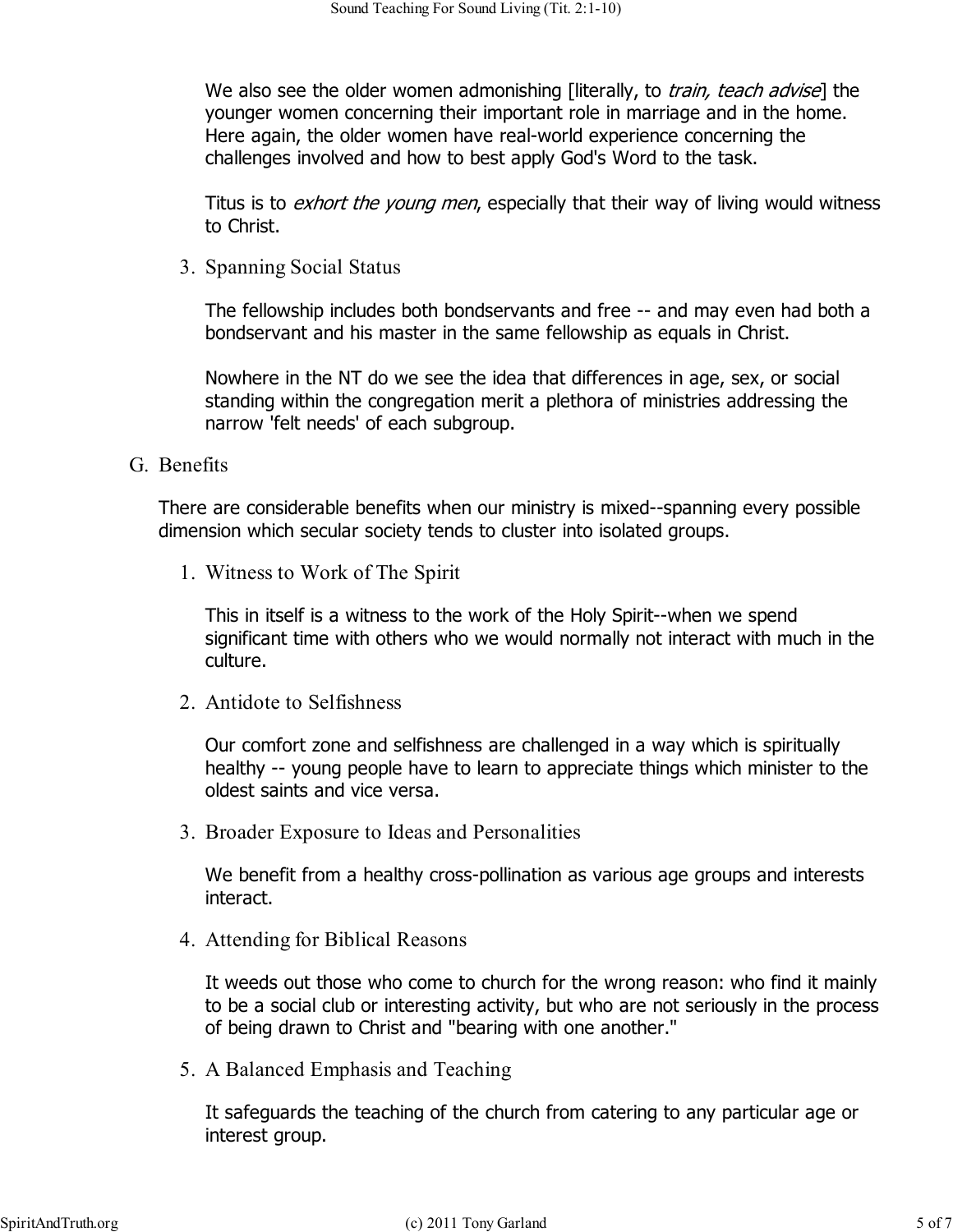V. Christian Growth does not Result from Programs

In recent years, there has been a trend to run churches much like businesses.

- 1. Identify your potential customers.
- 2. Develop a "product" which will appeal to their interests or perceived needs.

3. While they are hanging around the ministry, try to "soft-sell" God's truth to them, all the while being careful not to "spook" them away.

Such an approach will never result in true spiritual fruit because it elevates man's schemes above the drawing of the Holy Spirit.

It also makes the fatal mistake of trying to preach God's truth while avoiding hard truths which offend. This is both unbiblical and impossible.

This trend, at its base, is driven by the large measure of *selfishness* which has developed within our culture.

A. Our Selfish Meet-My-Needs Society

When we focus on *activities* as the primary reason people attend Church -- keeping them busy and engaged with others in their same age group -- instead of remaining centered on the teaching of God's Word among a diverse congregation, then we are easily drawn in the direction of our culture which endorses the idea that each person should be catered to individually. In which other society has one had so many choices:

1) flavors of ice-cream [QFC's "wall of ice cream"]

2) variations in drink flavors and composition [lattes, soda drinks, health drinks, energy drinks]

3) colors of cell phone skins, and on and on it goes.

But treating elements of our congregations with this same focus on meeting self-perceived needs leads to ever greater fragmentation within a fellowship. There are fellowships for alcoholics, fellowships for bikers, fellowships for young adults, churches within a church for youth groups, and any number of age-segregated activities.

One large church in another town in our region at one time had Sunday morning classes for "20-somethings," "30-ish,", "40s-to-50s", and so on. Such a view of Christian fellowship does not find its basis from the New Testament and seems completely out-of-step with the picture we find in Paul's writings here and elsewhere.

This "specialization" of ministry into narrowly targeted groups is foreign to Scripture.

B. Martyn Lloyd Jones